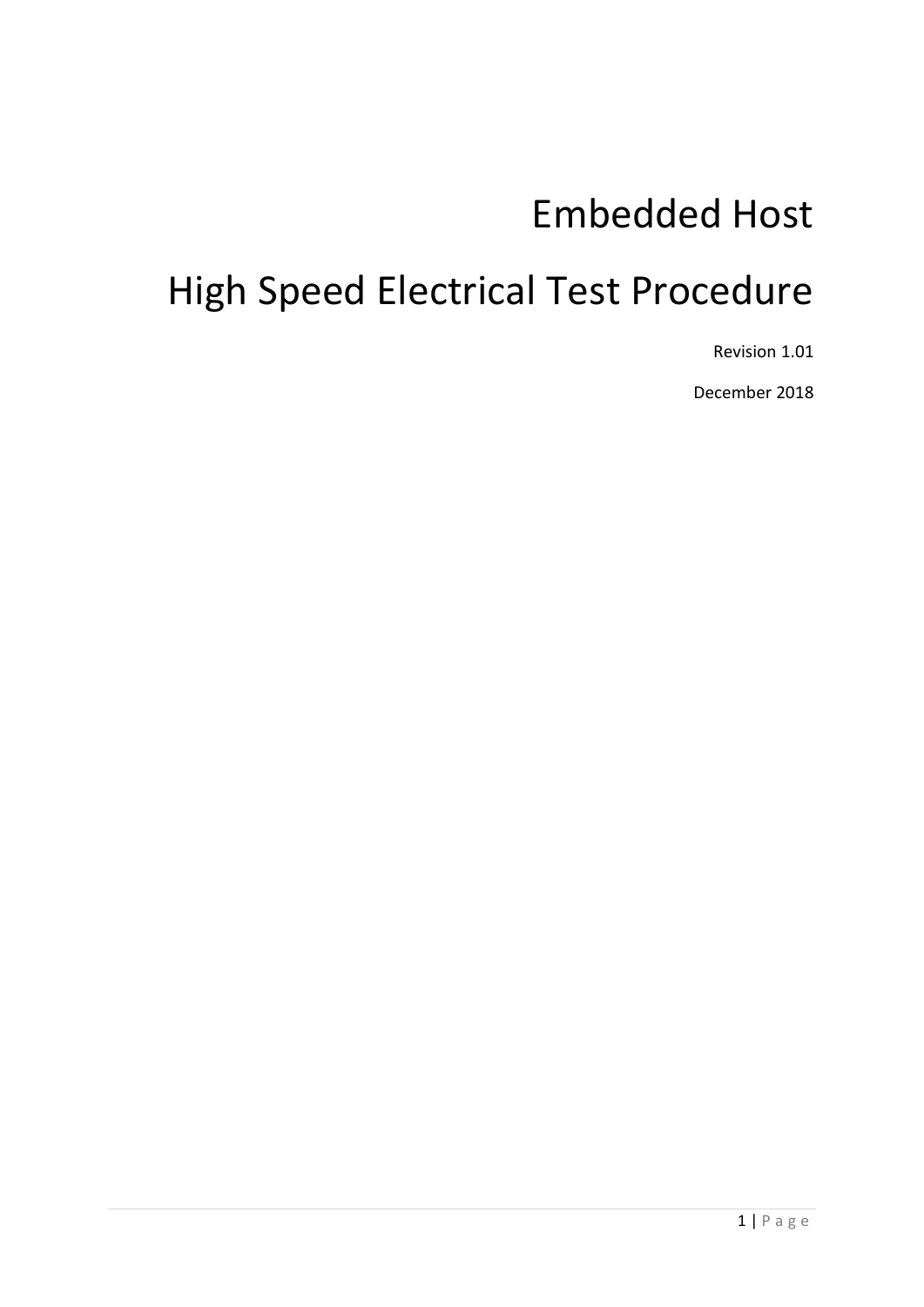## **Table of content**

| 1. |                                                                              |  |
|----|------------------------------------------------------------------------------|--|
| 2. |                                                                              |  |
| 3. |                                                                              |  |
|    | 3.1                                                                          |  |
|    |                                                                              |  |
|    |                                                                              |  |
|    |                                                                              |  |
|    |                                                                              |  |
| 4. |                                                                              |  |
|    |                                                                              |  |
|    | 4.2 Host Controller Packet Parameters (EL_21, EL_22, EL_23, EL_25, EL_55) 12 |  |
|    |                                                                              |  |
|    |                                                                              |  |
|    |                                                                              |  |
|    |                                                                              |  |
|    |                                                                              |  |
| 5. |                                                                              |  |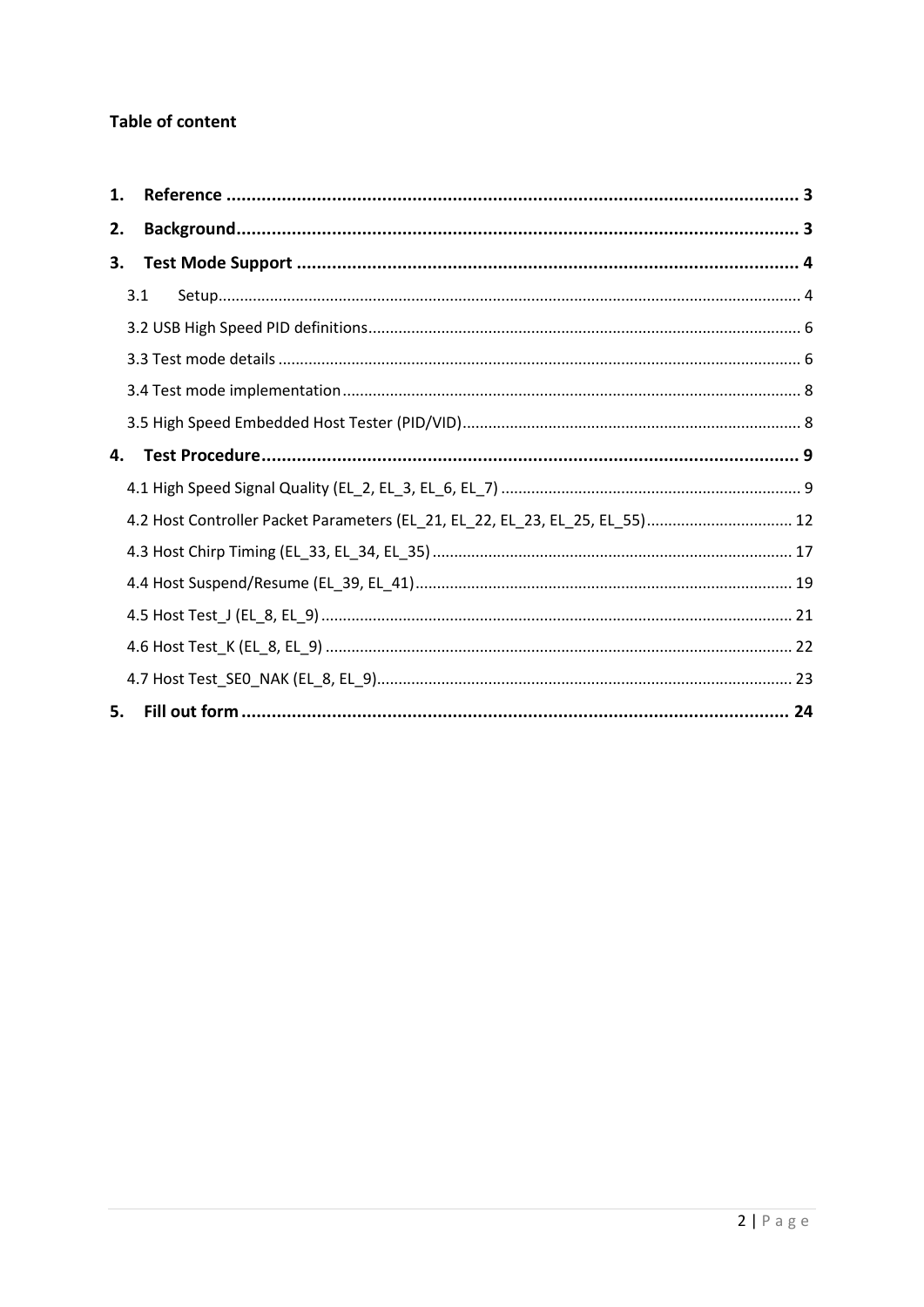# <span id="page-2-0"></span>**1. Reference**

| <b>Standard</b>        | <b>Description</b>             | <b>Revision</b> | <b>Status</b> |
|------------------------|--------------------------------|-----------------|---------------|
| USB 2.0 Spec           | USB 2.0 Specification with ECN | 2.0             | Released      |
| OTG & EH               |                                |                 |               |
| Supplement 2.0         |                                |                 |               |
| OTG & EH               |                                |                 |               |
| <b>Compliance Plan</b> |                                |                 |               |

# <span id="page-2-1"></span>**2. Background**

In order to perform USB 2.0 High Speed electrical tests a High Speed product must support test modes as defined in section 7.1.20 of the USB 2.0 specification.

To active a test mode, the USB 2.0 Specification defines the *SetFeature()* command as the desired interface. The USB-IF offers for free a High Speed electrical Test Tool (HSET) which is Windows based, to activate the various test modes and operations.

Problem is that HSET only runs on Windows based PC systems and cannot be used for High Speed USB hosts that not run Windows PC systems.

The solution for this problem is that the "On-The-Go and Embedded Host Supplement to the USB Revision 2.0 Specification" defines a method in entering the required high speed electrical test modes.

USB 3.0 Super Speed Embedded host that support USB 2.0 High Speed should follow the same guidelines as described in this document.

It's important that non-windows based host vendors implement these test modes.

**Beside the High Speed electrical test an embedded host also must pass other tests as defined at:**

#### [http://testusb.com/Ehost\\_test.htm](http://testusb.com/Ehost_test.htm)

This document only describe the High Speed electrical tests.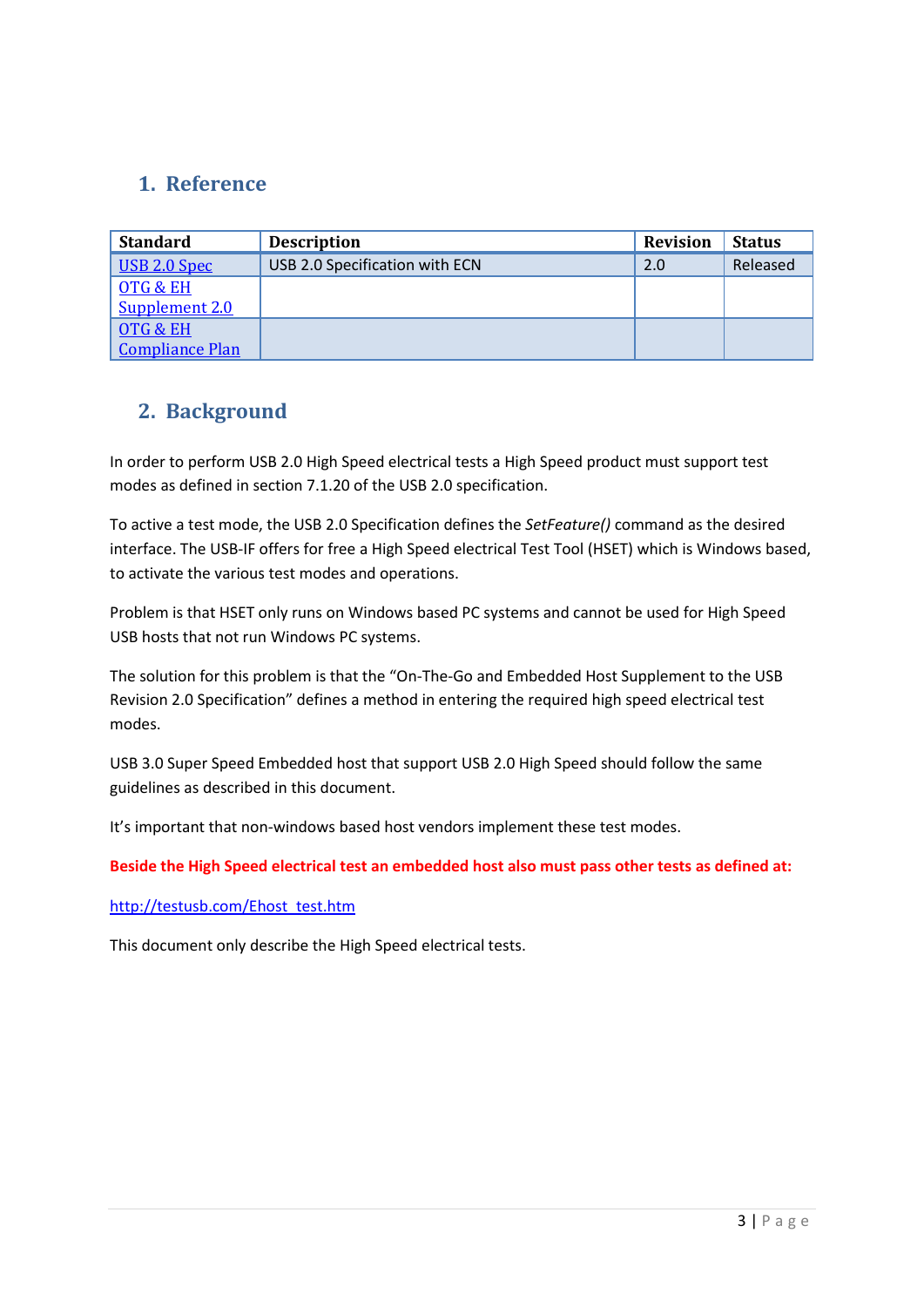# <span id="page-3-0"></span>**3. Test Mode Support**

## <span id="page-3-1"></span>**3.1 Setup**

## **3.1.1 PIDVID**



Details on the PIDVID can be found at [www.testusb.com](http://www.testusb.com/)

## **3.1.2 USB-IF setup**

The USB-IF logo compliance require to use the USB-IF approved test fixtures for the High Speed EYE diagram. Reason for only using these fixture is that that there are differences reported between all fixtures available on the market. When measuring the USB-IF High Speed EYE only use direct SMA probing and no active differential probing.



SMA probing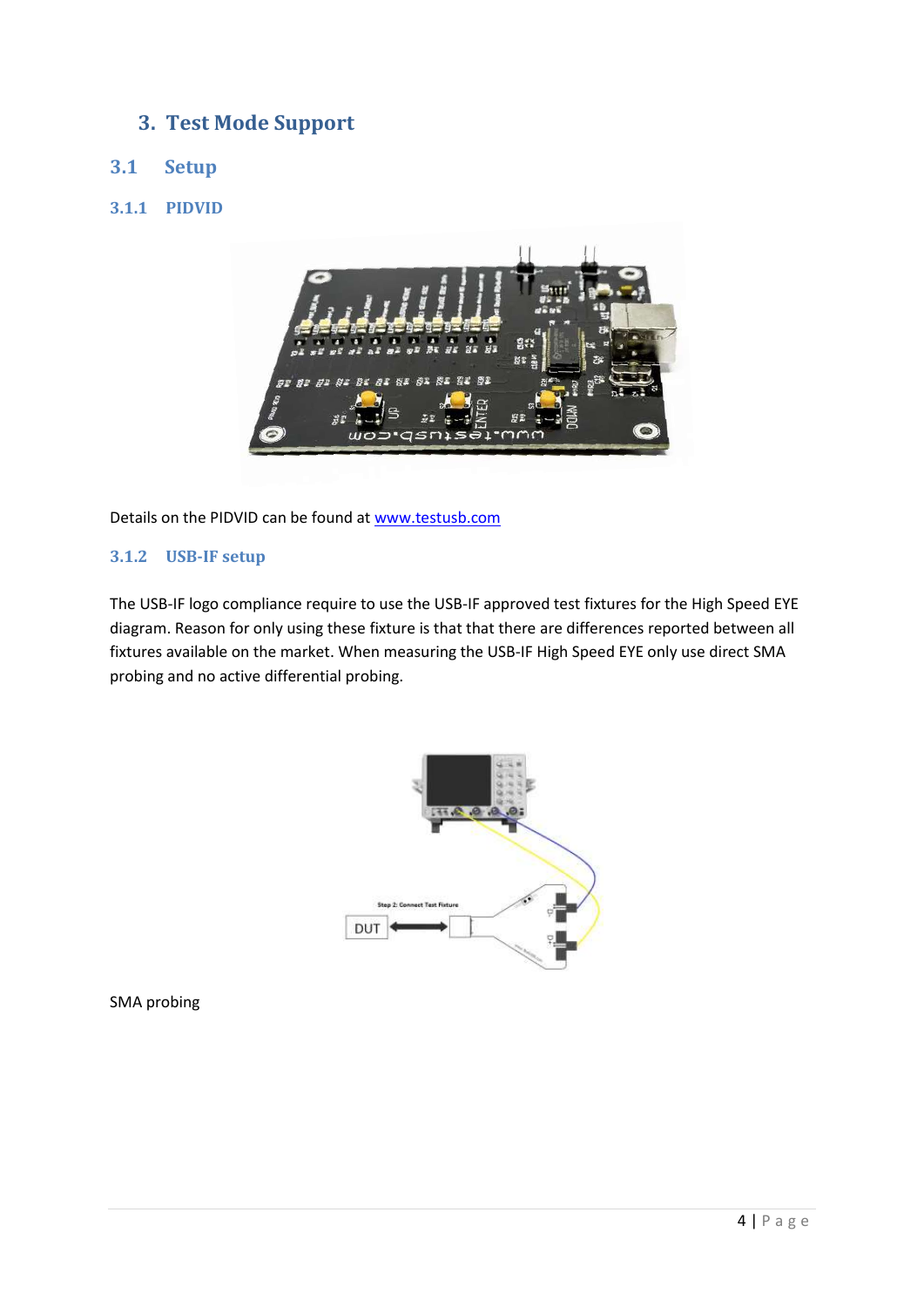## *3.1.2.1 Host with A-Receptacle*

When the host use A-receptacles use the USB-IF fixture. The USB-IF fixtures can be purchased via the USB-IF eStore at[: http://www.usb.org](http://www.usb.org/)



Do note that the USB-IF fixture is only able in measuring the High Speed Eye diagram and therefore it is still required to use the other fixtures that can be found for example at [www.testusb.com](http://www.testusb.com/) for the remaining high speed electrical tests.

## *3.1.2.2 Host with Type-C™ Receptacle*

When the host use Type-C™ receptacles use the approved Type-C™ fixtures like the TestUSB fixtures FS-HUCP and FS-HUCR.



These fixtures can be can be purchased via [www.testusb.com](http://www.testusb.com/)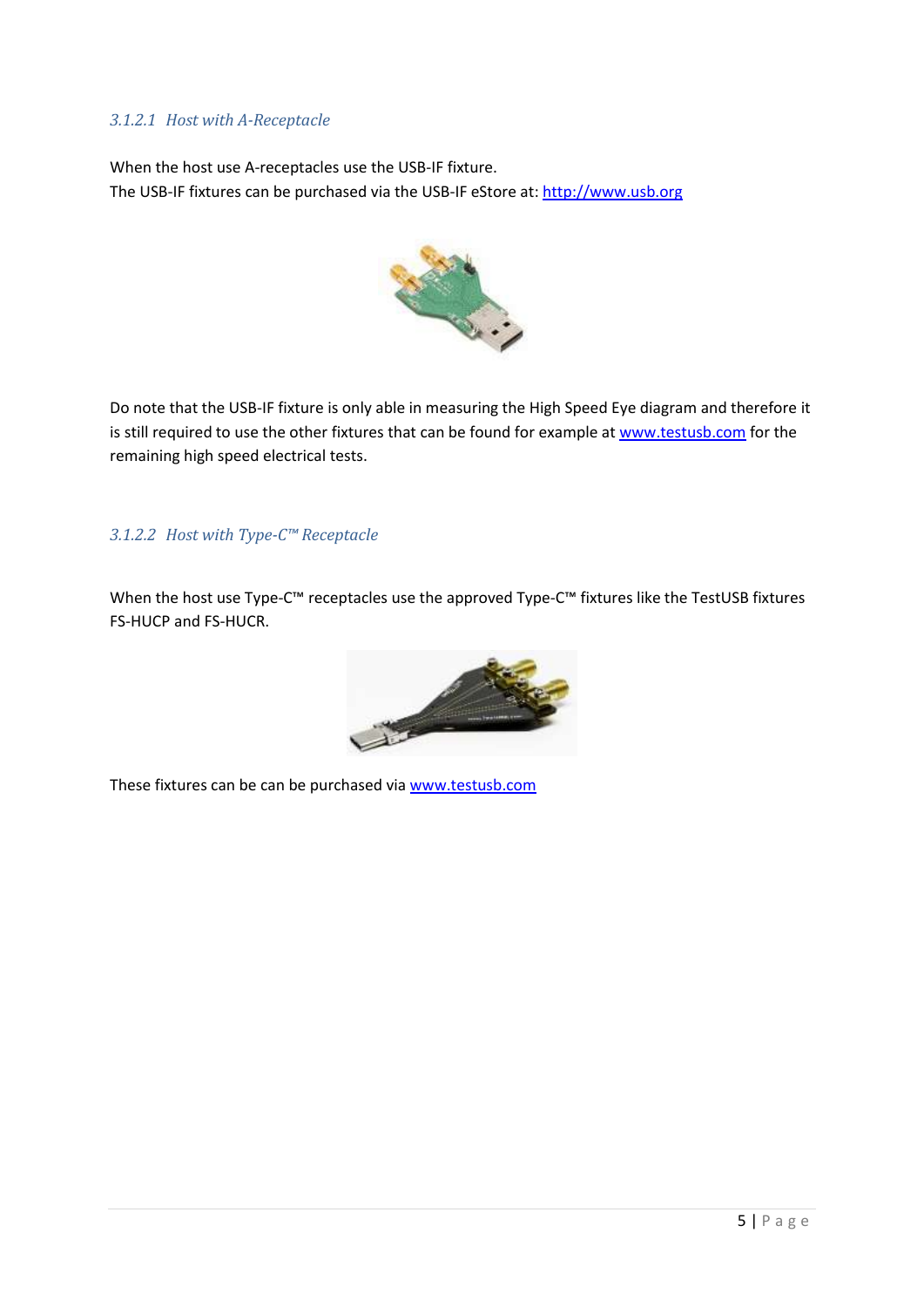## **3.1.3 Micro AB setup**

OTG products and some Embedded Hosts have a micro AB receptacle. For those product a short adapter with mirco-A plug to standard A-receptacle is required.

If the product is an OTG product the micro-A plug will force it to host mode there it has the ID-pin to GND.



## <span id="page-5-0"></span>**3.2 USB High Speed PID definitions**

The VID is 0x1A0A. The PIDs presented by the PID/VID corresponds with the following test modes.

| <b>PID</b> | <b>Test Mode</b>                     |
|------------|--------------------------------------|
| 0x0101     | TEST_SEO_NAK                         |
| 0x0102     | TEST J                               |
| 0x0103     | TEST K                               |
| 0x0104     | TEST PACKET                          |
| 0x0105     | <b>RESERVED</b>                      |
| 0x0106     | HS HOST PORT SUSPEND RESUME          |
| 0x0107     | SINGLE STEP GET DEV DESC             |
| 0x0108     | SINGLE STEP SET FEATURE              |
| 0x0200     | <b>TTST_CONFIG</b>                   |
| 0x0201     | Unknown Device Not Supporting HNP    |
| 0x0202     | <b>Unknown Device Supporting HNP</b> |

## <span id="page-5-1"></span>**3.3 Test mode details**

#### *High-speed Electrical Test Mode Support*

All USB-IF high-speed host electrical compliance tests shall be performed on high-speed hosts. These high-speed tests utilize the test modes defined in Section 7.1.20 of [USB2.0]. An OTG device or EH shall support the test device that initiates these test modes. Upon enumeration by the host, the test device presents a VID/PID pair that defines a test mode or operation to execute. Upon enumerating the test device with VID of 0x1A0A, the Targeted Host shall perform the following operations based on the PID presented. The test mode or operation shall occur on the port where the test fixture is attached. The test devices shall continue to be recognized by retail examples of the devices, to permit subsequent audit.

### **Test\_SE0\_NAK**

Upon enumerating VID 0x1A0A/PID 0x0101, the hosts downstream port shall enter a high-speed receive mode as described in Section 7.1.20 [USB2.0] and drives an SE0 until the controller is reset.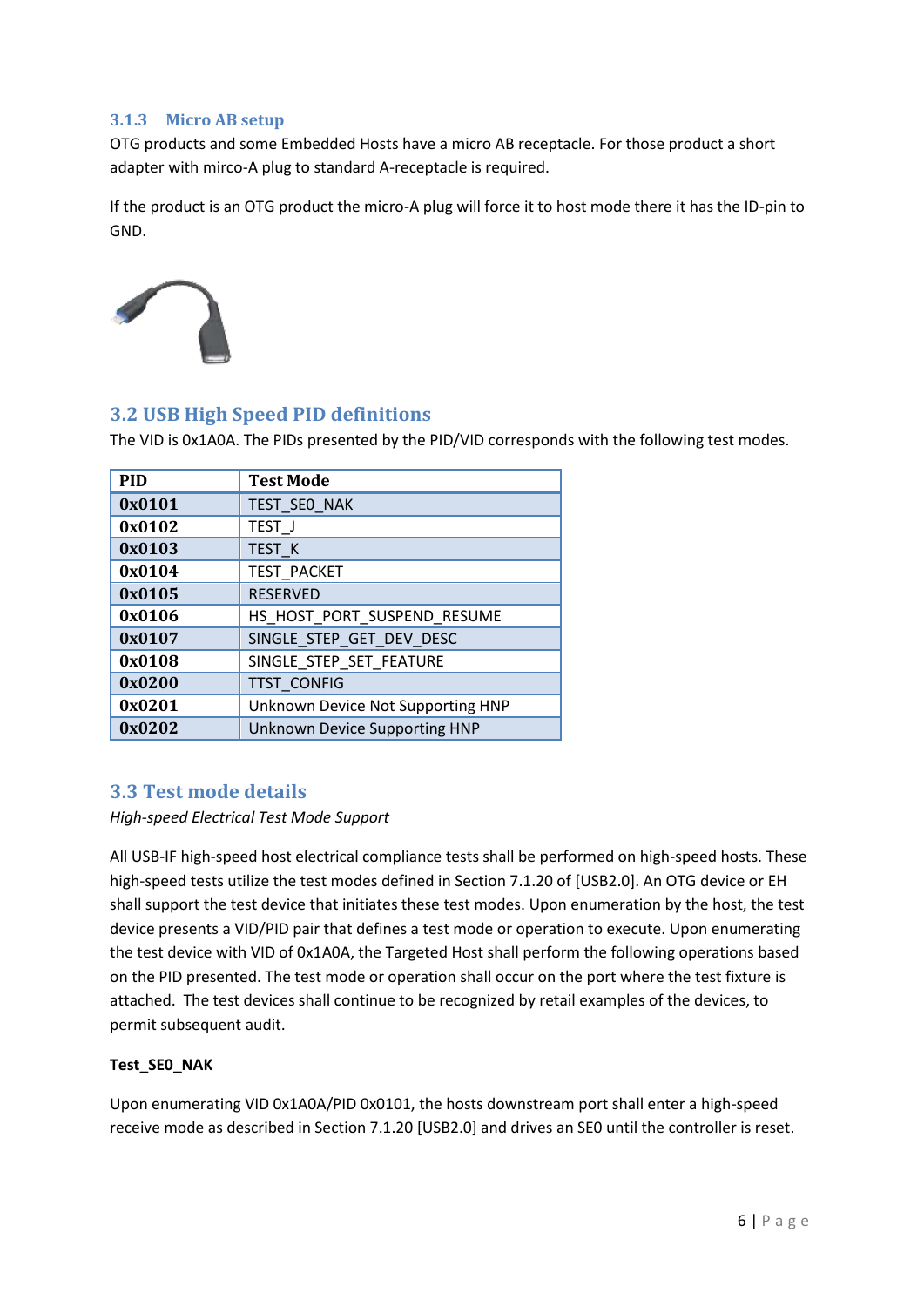## **Test\_J**

Upon enumerating VID 0x1A0A/PID 0x0102, the host's downstream port shall enter a high-speed J state as described in Section 7.1.20 of [USB2.0] until the host controller is reset.

## **Test\_K**

Upon enumerating VID 0x1A0A/PID 0x0103, the host's downstream port shall enter a high-speed K state as described in Section 7.1.20 of [USB2.0] until the host controller is reset.

## **Test\_Packet**

Upon enumerating VID 0x1A0A/PID 0x0104, the host shall begin sending test packets as described in Section 7.1.20 of [USB2.0] until the host controller is reset.

## **HS\_HOST\_PORT\_SUSPEND\_RESUME**

Upon enumerating VID:0x1A0A/PID 0x0106, the host shall continue sending SOFs for 15 seconds, then suspend the downstream port under test per Section 7.1.7.6.1 of [USB2.0]. After 15 seconds has elapsed, the host shall issue a ResumeK state on the bus, then it will continue sending SOFs.

## **SINGLE\_STEP\_GET\_DEVICE\_DESCRIPTOR**

When the host discovers a device with VID 0x1A0A/PID 0x0107, the following steps are executed by the host and the device.

1. The host enumerates the test device, reads VID 0x1A0A/PID 0x0107, then completes its enumeration procedure.

2. The host issues SOFs for 15 seconds allowing the test engineer to raise the scope trigger just above the SOF voltage level.

3. The host sends a complete GetDescriptor(Device) transfer

4. The device ACKs the request, triggering the scope. (Note: SOFs continue.)

### **SINGLE\_STEP\_GET\_DEVICE\_DESCRIPTOR\_DATA**

When the host discovers a device with VID 0x1A0A/PID 0x0108, the following steps are executed by the host and the device.

1. The host enumerates the test device and reads VID 0x1A0A/PID 0x0108, then completes its enumeration procedure

- 2. After enumerating the device, the host sends GetDescriptor(Device)
- 3. The device ACKs the request

4. The host issues SOFs for 15 seconds allowing the test engineer to raise the scope trigger just above the SOF voltage level

- 5. The host sends an IN packet
- 6. The device sends data in response to the IN packet, triggering the scope

7. The host sends an ACK in response to the data. (Note: SOFs may follow the IN transaction).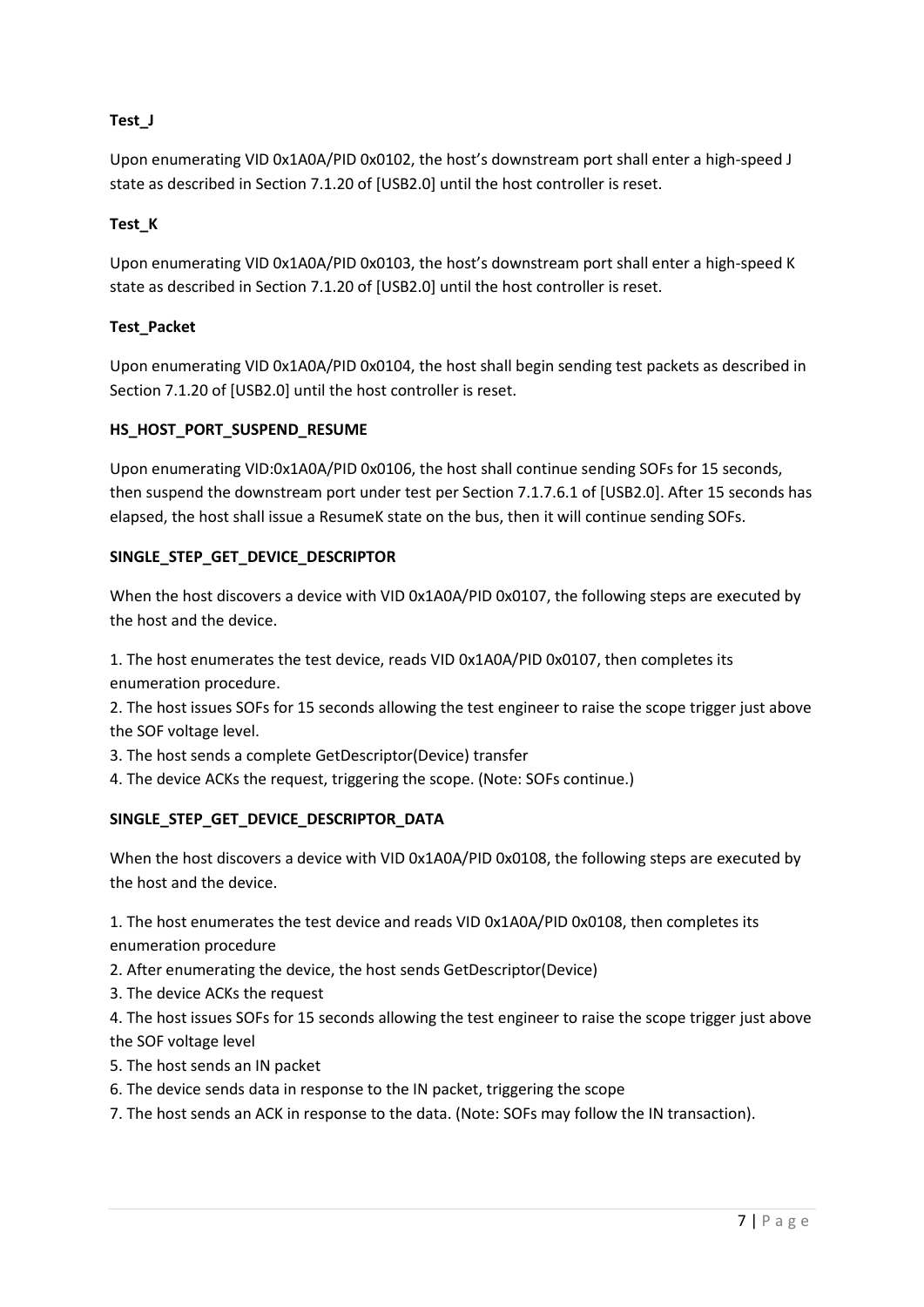### **Unknown Device Not Supporting HNP (not an electrical test)**

A device with VID=0x1A0A, PID=0x0201 is reserved as a test device, which shall not be on the TPL of any Targeted Host. It may be used by the compliance tester to represent a device which is not supported and which does not support HNP. Vendors should note that the compliance tester may use this, or any other VID/PID combination which is not on the TPL, for the purposes of tests which require compliant behavior when encountering such a device.

#### **Unknown Device Supporting HNP (not an electrical test)**

A device with VID=0x1A0A, PID=0x0202 is reserved as a test device, which shall not be on the TPL of any Targeted Host. It may be used by the compliance tester to represent a device which is not supported and which supports HNP. Vendors should note that the compliance PET may use this, or any other VID/PID combination which is not on the TPL, for the purposes of tests which require compliant behavior when encountering such a device.

## <span id="page-7-0"></span>**3.4 Test mode implementation**

Windows PC systems can use the USB.ORG tool [USBHSET](http://www.usb.org/) for the High Speed electrical tests but USB hosts that run another OS's will require to implement a VID, PID detection. Upon detecting the VID PID as in the above chapter 4.3 the host will have to behave accordingly. Appendix A give some details how this should be implemented for Linux variants. For updates and more details please chec[k www.testusb.com](http://www.testusb.com/)

## <span id="page-7-1"></span>**3.5 High Speed Embedded Host Tester (PID/VID)**

In order to send the required VID and PID the High Speed Embedded Host Tester (PID/VID) of [www.testusb.com](http://www.testusb.com/) can be used. With this small bus powered device you select the required test mode with the selection switch and plug it into the High Speed embedded Host. Between the EHost and PID/VID the high speed host test fixture is connected in order to make it possible to probe the signals.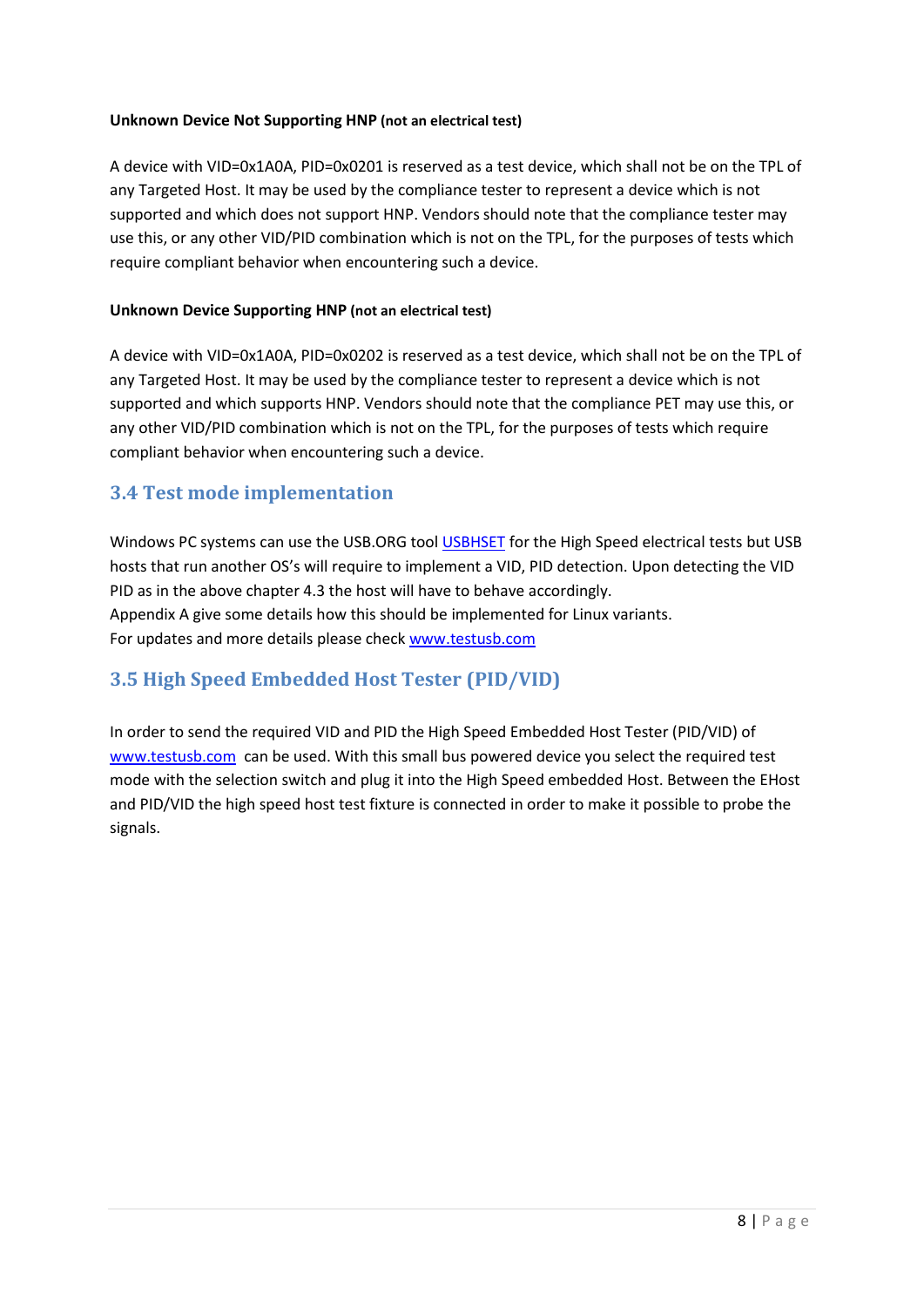# <span id="page-8-0"></span>**4. Test Procedure**

# <span id="page-8-1"></span>**4.1 High Speed Signal Quality (EL\_2, EL\_3, EL\_6, EL\_7)**

This test is measuring the downstream near end Signal Quality (EYE diagram). For this test the host need to send out the *Test\_Packet* as defined in section 7.1.20 of the USB 2.0 specification. The USB-IF tool USBET will make the required analyses.

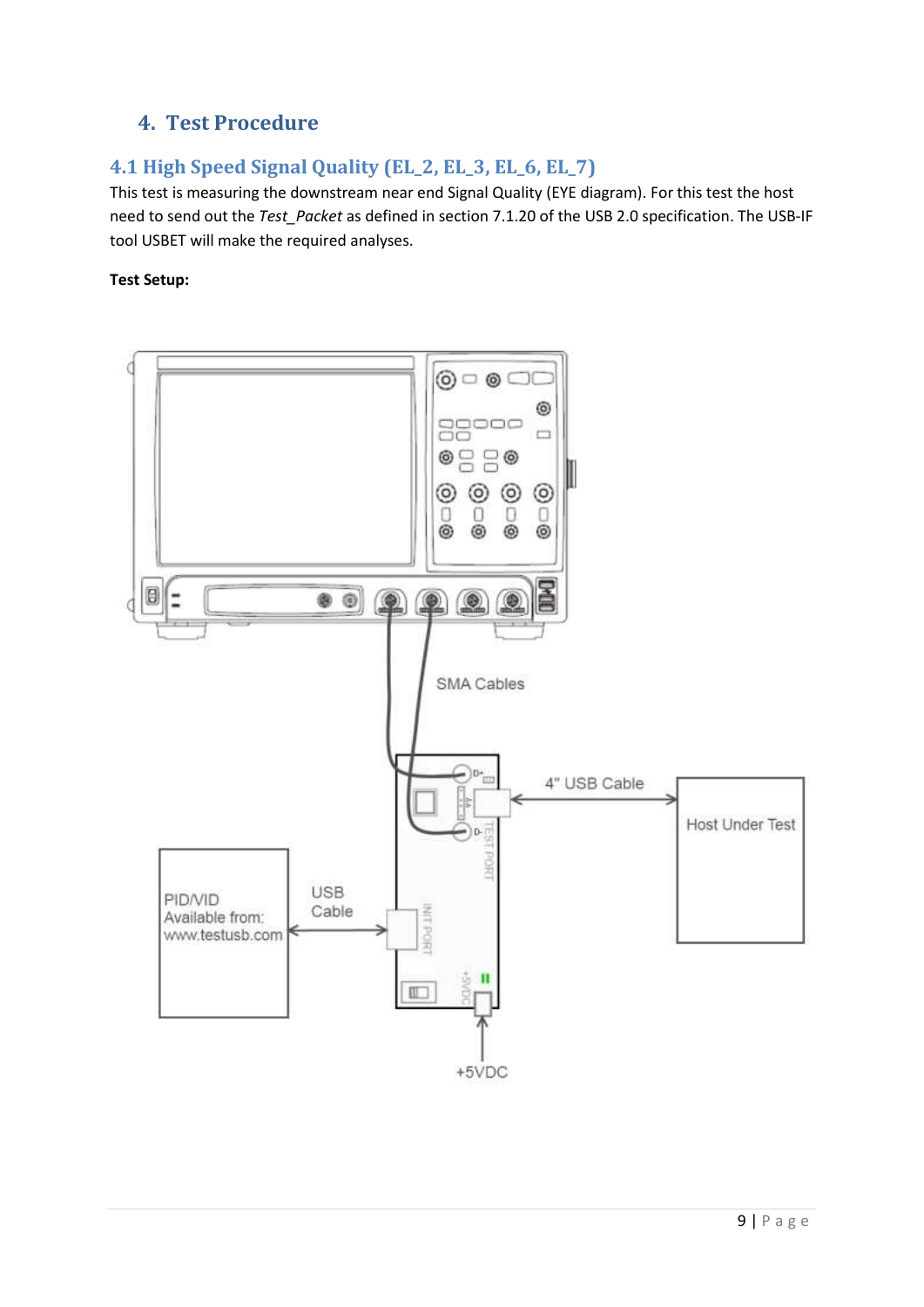**Test Procedure Keysight fixture:**

|                 | <b>Test Fixture &amp; PID/VID</b>                                                                                                                                                                                   | <b>EHost</b>                                                                    |
|-----------------|---------------------------------------------------------------------------------------------------------------------------------------------------------------------------------------------------------------------|---------------------------------------------------------------------------------|
| $\mathbf{1}$    | Apply power to the test fixture and put test fixture<br>switch test mode off. LED power illuminate (Green<br>LED), Test mode not (Orange LED)                                                                       |                                                                                 |
| $\mathbf{2}$    | Attach the two SMA cables to the fixture with the D+ to<br>Channel 1 and D- to Channel 3 of the Scope and make<br>the scope settings accordingly. For the differential<br>signal subtract Channel 1 with Channel 3. |                                                                                 |
| 3               | Connect a short USB cable from the Test port of the<br>fixture to the Embedded Host under test.                                                                                                                     |                                                                                 |
| 4               | Connect PID/VID and select with UP or DOWN<br>Test Packet and press Enter.                                                                                                                                          |                                                                                 |
| 5               |                                                                                                                                                                                                                     | Host enumerates the PID/VID and<br>responds to send continuously<br>Test Packet |
| 6               | Flip the switch of the test fixture that switches the<br>termination on. LED power and Test mode illuminate<br>(Orange LED lit).                                                                                    | ma                                                                              |
| $7\overline{ }$ | Scope will capture the packet.                                                                                                                                                                                      |                                                                                 |
| 8               | Scope will analyze and calculate the parameters with<br>USBET. (EL_2, EL_3, EL_6, EL_7)                                                                                                                             |                                                                                 |
| 9               | If there are more ports available repeat the test for the<br>remaining downstream ports.                                                                                                                            |                                                                                 |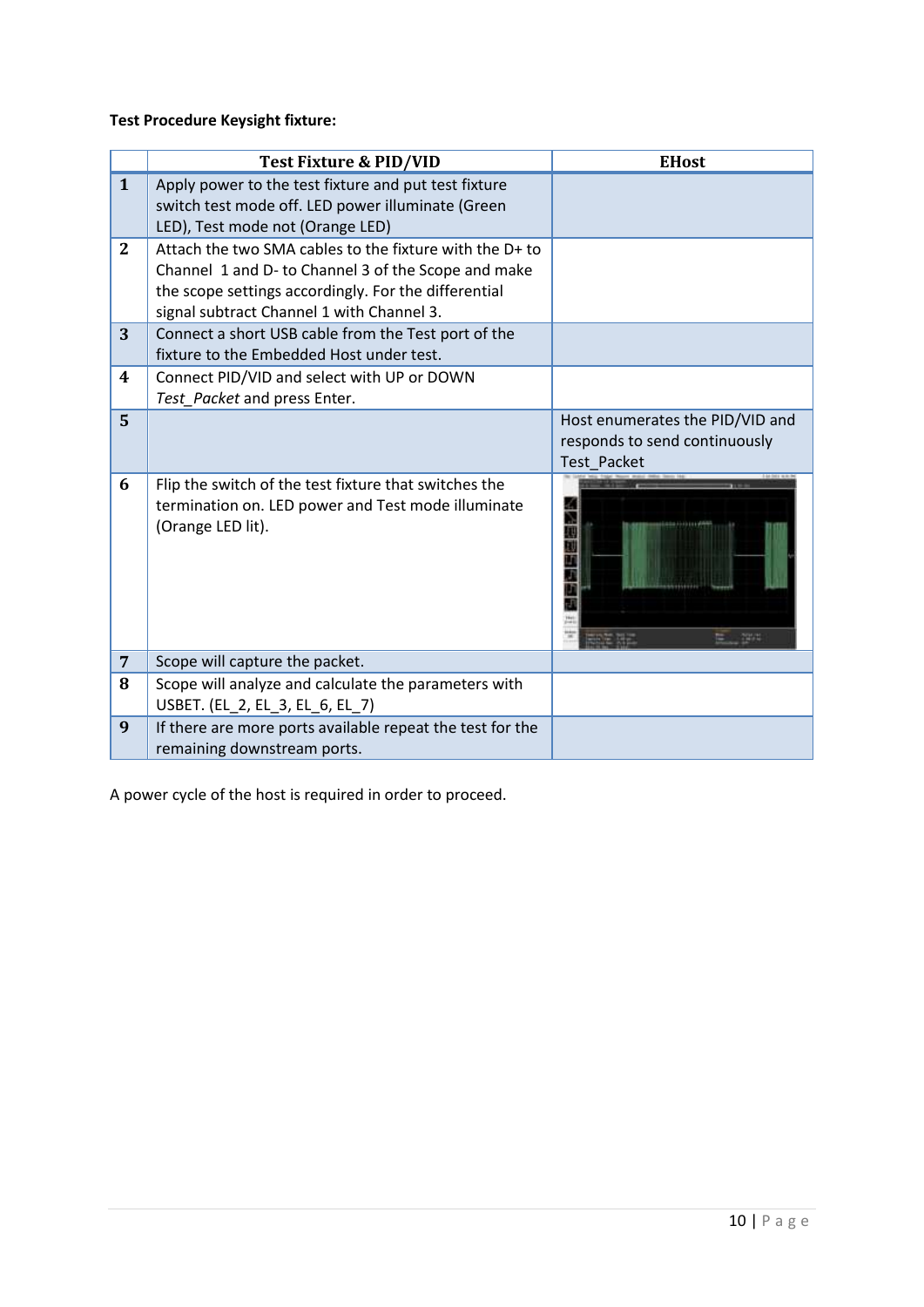## **Test Procedure USB-IF fixture:**

|              | Test Fixture & PID/VID                                                                                                                                                                                              | <b>EHost</b>                                                                    |
|--------------|---------------------------------------------------------------------------------------------------------------------------------------------------------------------------------------------------------------------|---------------------------------------------------------------------------------|
| $\mathbf{1}$ | Attach the two SMA cables to the fixture with the D+ to<br>Channel 1 and D- to Channel 3 of the Scope and make<br>the scope settings accordingly. For the differential<br>signal subtract Channel 1 with Channel 3. |                                                                                 |
| $\mathbf{2}$ | Connect PID/VID and select with UP or DOWN<br>Test_Packet and press Enter.                                                                                                                                          |                                                                                 |
| 3            |                                                                                                                                                                                                                     | Host enumerates the PID/VID and<br>responds to send continuously<br>Test Packet |
| 4            | Remove PID/VID                                                                                                                                                                                                      |                                                                                 |
| 5            | Connect fixture to embedded host                                                                                                                                                                                    | 74.1                                                                            |
| 6            | Scope will capture the packet.                                                                                                                                                                                      |                                                                                 |
| 7            | Scope will analyze and calculate the parameters with<br>USBET. (EL_2, EL_3, EL_6, EL_7)                                                                                                                             |                                                                                 |
| 8            | If there are more ports available repeat the test for the<br>remaining downstream ports.                                                                                                                            |                                                                                 |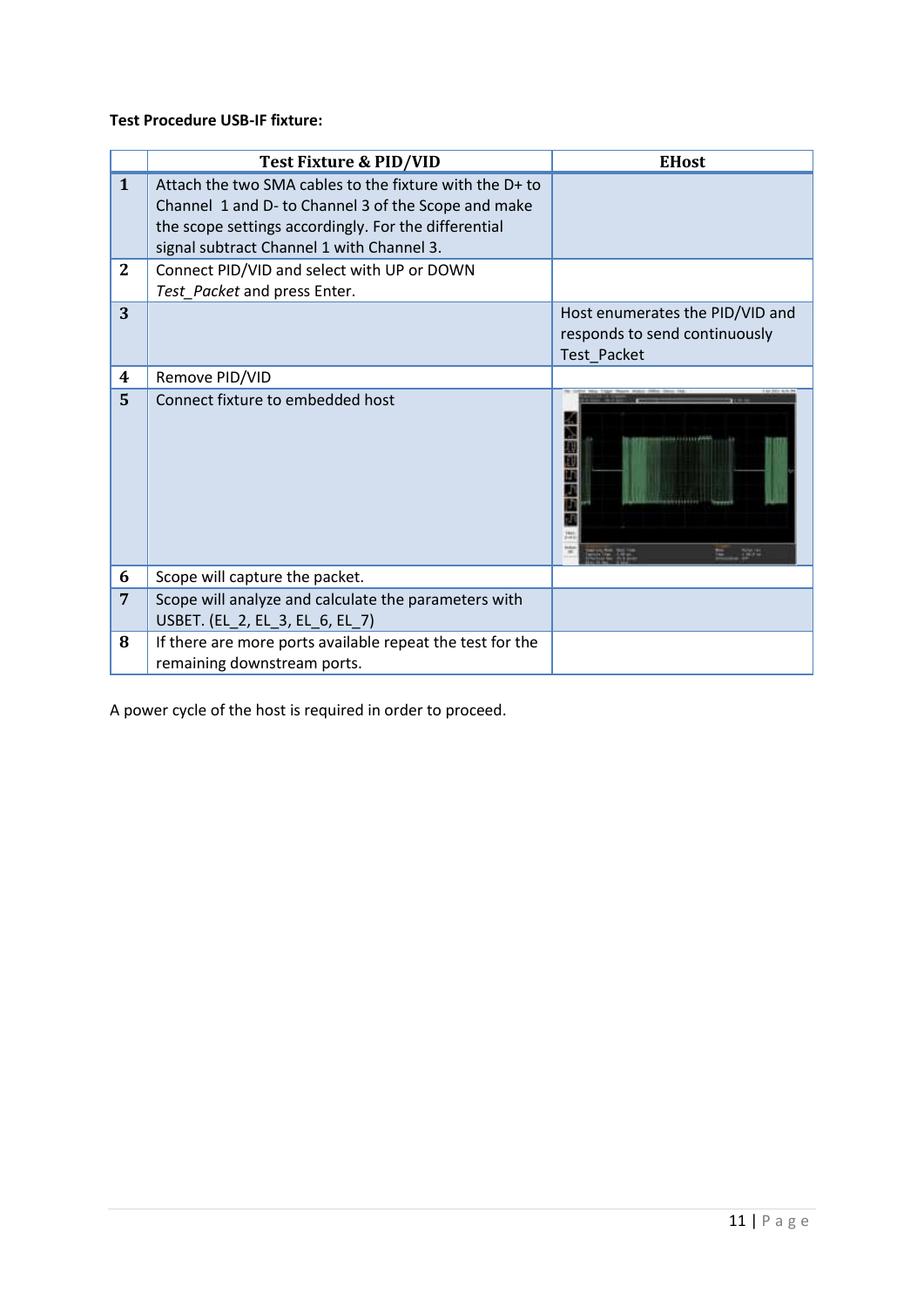## <span id="page-11-0"></span>**4.2 Host Controller Packet Parameters (EL\_21, EL\_22, EL\_23, EL\_25, EL\_55)**

The test will measure the sync field (EL\_21) EOP field (EL\_25), EOP field of SOF (EL\_55), the delay between two host packets (EL\_23) and the response time of a host to a device packet (EL\_22)

#### **Test Procedure:**

This test is split up into two sub-tests.

## **4.2.1. SINGLE\_STEP\_DEV\_DESC (EL\_21, EL\_25, EL\_23)**

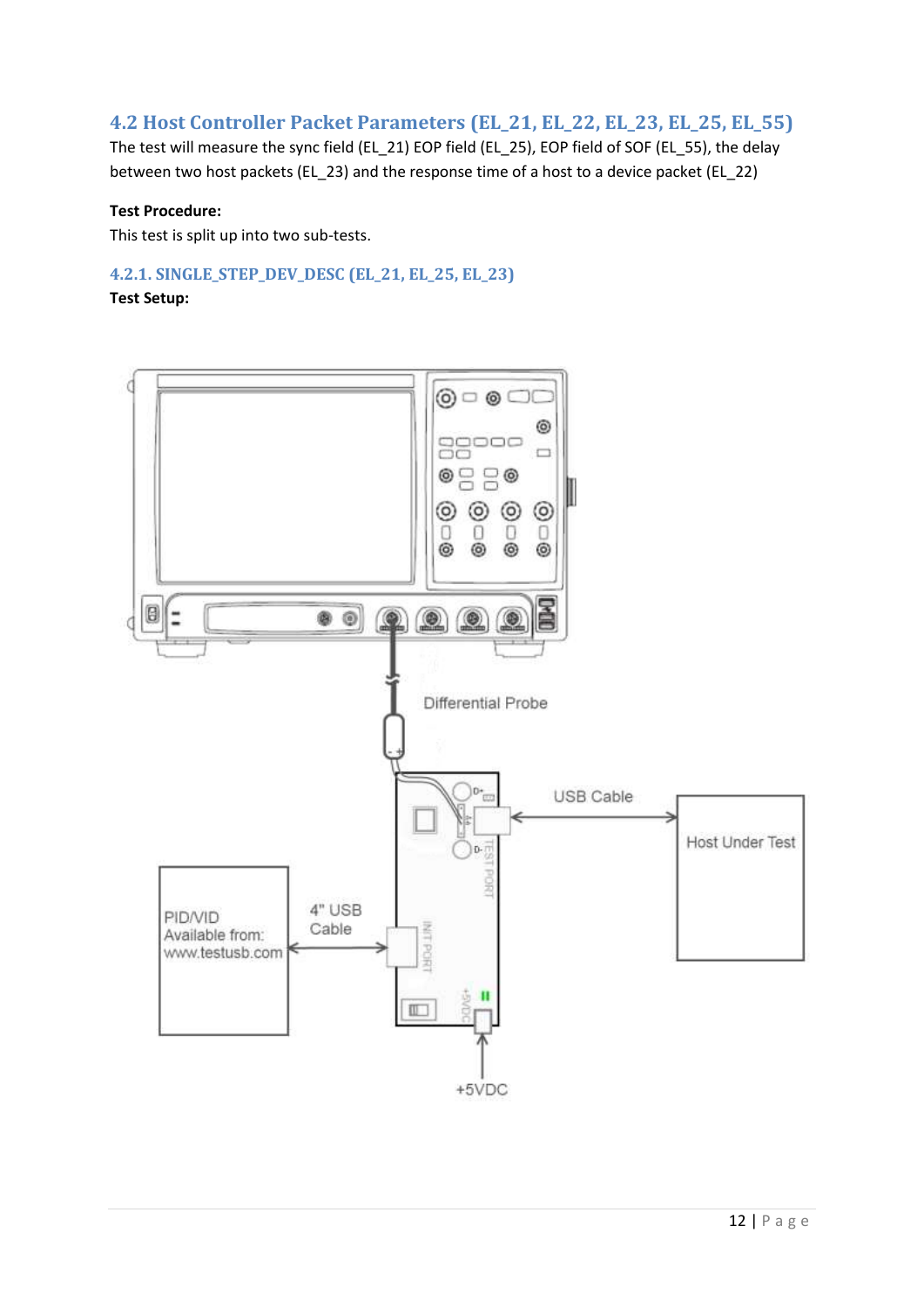|                  | <b>Test Fixture &amp; PID/VID</b>                                                         | <b>EHost</b>                      |
|------------------|-------------------------------------------------------------------------------------------|-----------------------------------|
| $\mathbf{1}$     | Apply power to the test fixture and put test fixture                                      |                                   |
|                  | switch test mode off. LED power illuminate (Green                                         |                                   |
|                  | LED), Test mode not (Orange LED)                                                          |                                   |
| $\boldsymbol{2}$ | Terminate the SMA probing points with 500hm.                                              |                                   |
| 3                | Connect the differential probe to TP2. With the + of the                                  |                                   |
|                  | probe to D+.                                                                              |                                   |
| 4                | Connect a long USB cable (*) from the Test port of the                                    |                                   |
|                  | fixture to the Embedded Host under test.                                                  |                                   |
| 5                | Connect PID/VID and select with UP or DOWN<br>SINGLE_STEP_GET_DEVICE_DESCRIPTOR and press |                                   |
|                  | Enter.                                                                                    |                                   |
| 6                |                                                                                           | Host enumerates the PID/VID and   |
|                  |                                                                                           | responds to send SOFs for 15      |
|                  |                                                                                           | seconds.                          |
|                  |                                                                                           |                                   |
|                  |                                                                                           |                                   |
|                  |                                                                                           |                                   |
|                  |                                                                                           | LD                                |
|                  |                                                                                           |                                   |
|                  |                                                                                           |                                   |
|                  |                                                                                           |                                   |
|                  |                                                                                           |                                   |
| $\overline{7}$   | Verify SOFs are send and increase the scope amplitude                                     |                                   |
|                  | trigger level until SOFs are no longer triggered. (*)                                     |                                   |
| 8                |                                                                                           | After 15 seconds of SOFs the host |
|                  |                                                                                           | initiates the setup phase of the  |
|                  |                                                                                           | GetDescriptor() command. The      |
|                  |                                                                                           | host sends SETUP and DATA. (first |
|                  |                                                                                           | and second packet)                |
|                  |                                                                                           |                                   |
|                  |                                                                                           |                                   |
|                  |                                                                                           |                                   |
|                  |                                                                                           |                                   |
|                  |                                                                                           |                                   |
|                  |                                                                                           |                                   |
|                  |                                                                                           |                                   |
| 9                | The PID/VID sends an ACK as response. The scope                                           |                                   |
|                  | triggers on this ACK.                                                                     |                                   |
| 10               | The host packets are the first two packets. Measure the                                   |                                   |
|                  | sync field (EL_21) EOP field (EL_25) on the first two                                     |                                   |
|                  | packets and measure the time between those two                                            |                                   |
|                  | (EL_23) packets.                                                                          |                                   |

(\*) In order to differentiate host and device packets we use the voltage drop of the cable. The longer the cable between the test fixture and embedded host the lower the amplitude of the embedded host packet. Between the PID/VID and fixture we use a short cable since we want to trigger on device packet with higher amplitude. It's also possible to make another trigger method and not trigger on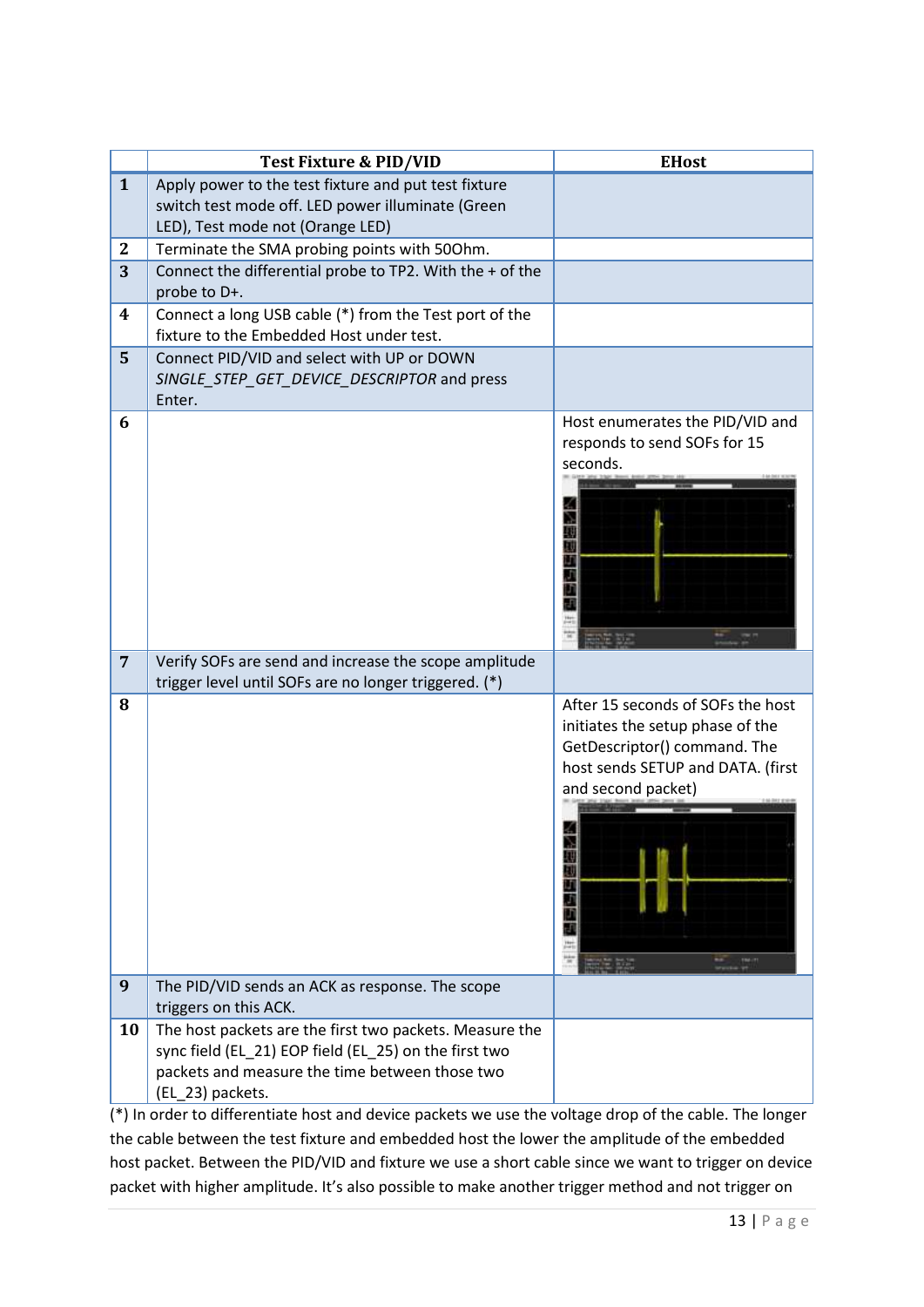voltage amplitude different. In that case ignore step 8 (EL\_23) and step 10 (EL\_22).

## **4.2.2. SINGLE\_STEP\_SET\_FEATURE (EL\_22, EL\_55)**

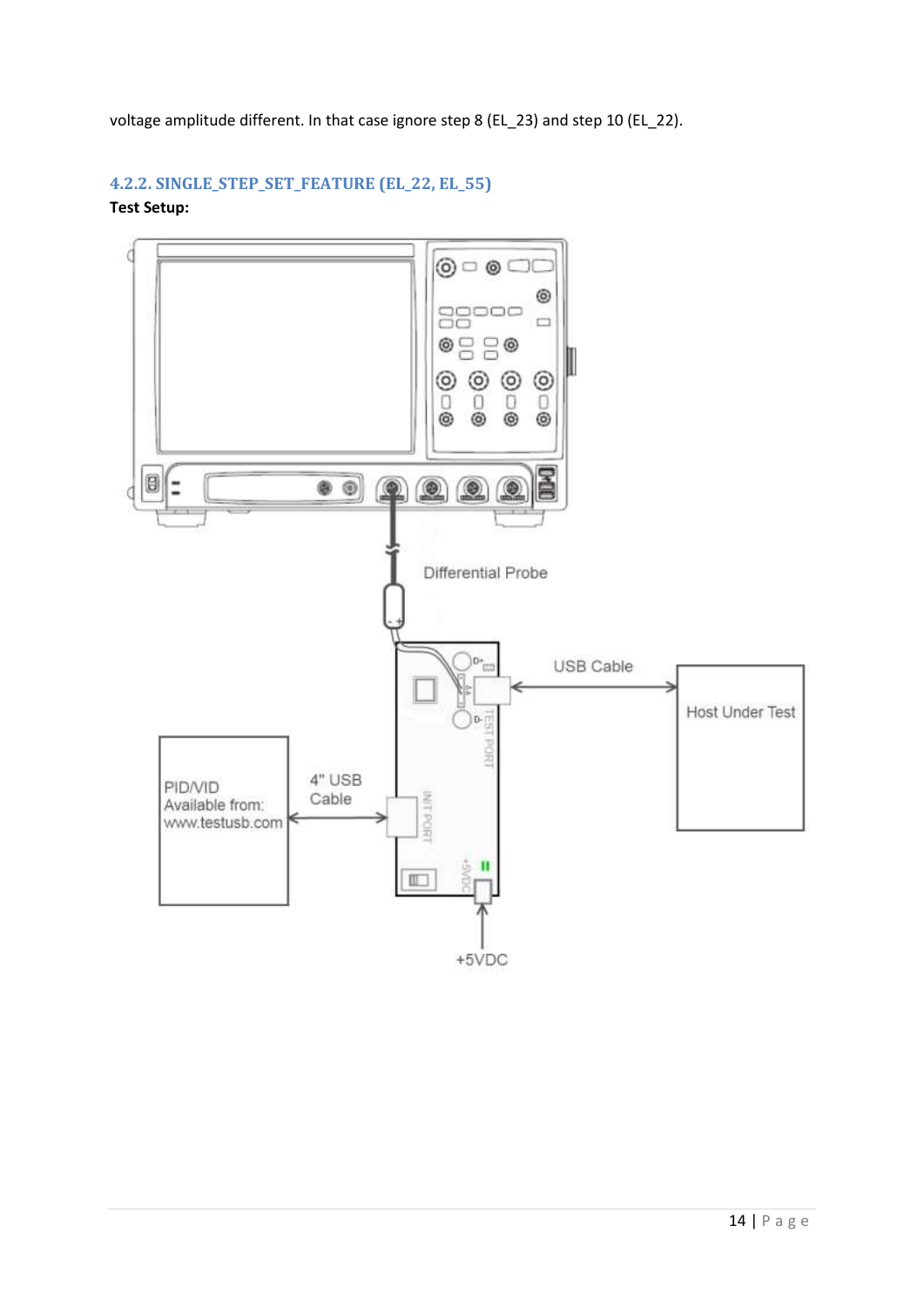|                | <b>Test Fixture &amp; PID/VID</b>                                                                  | <b>EHost</b>                                 |
|----------------|----------------------------------------------------------------------------------------------------|----------------------------------------------|
| $\mathbf{1}$   | Apply power to the test fixture and put test fixture                                               |                                              |
|                | switch test mode off. LED power illuminate (Green LED),<br>Test mode not (Orange LED)              |                                              |
| $\mathbf{2}$   | Terminate the SMA probing points with 500hm.                                                       |                                              |
| 3              | Connect the differential probe to TP2. With the + of the                                           |                                              |
|                | probe to D+.                                                                                       |                                              |
| 4              | Connect a long USB cable from the Test port of the<br>fixture to the Embedded Host under test. (*) |                                              |
| 5              | Connect PID/VID and select with UP or DOWN                                                         |                                              |
|                | SINGLE_STEP_GET_DEVICE_DESCRIPTOR and press<br>Enter.                                              |                                              |
| 6              | Connect with a short USB cable the PID/VID to the<br>Initialize port.                              |                                              |
| $\overline{7}$ |                                                                                                    | The host enumerates the PID/VID              |
|                |                                                                                                    | and request GetDescriptor()                  |
| 8              | PID/VID send ACK                                                                                   |                                              |
| 9              |                                                                                                    | The host sends for 15 seconds<br><b>SOFs</b> |
| 10             | Verify SOFs are send and increase the scope amplitude                                              |                                              |
|                | trigger level until SOFs are no longer triggered.                                                  |                                              |
| 11             |                                                                                                    | Host issues an IN                            |
| 12             | PID/VID send DATA (second packet) that trigger the<br>scope.                                       |                                              |
| 13             |                                                                                                    | Host send an ACK (third packet)              |
| 14             | EL 22 Measure the time between DATA (second) and<br>ACK (third)                                    |                                              |
| 15             | Lower the trigger level of the scope so it triggers on<br>SOFs.                                    |                                              |
| 16             | EL_55 Measure the EOP of the SOF packet.                                                           |                                              |

#### **Comments:**

EL\_22 can be difficult to measure there the test mode is often wrongly implemented by the embedded host vendor. Therefore if it not work you may want to try to capture the packets on real life communication between a TPL devices and embedded host by inserting the device. Make sure that the cable between the TPL device and test fixture is short while the cable between the fixture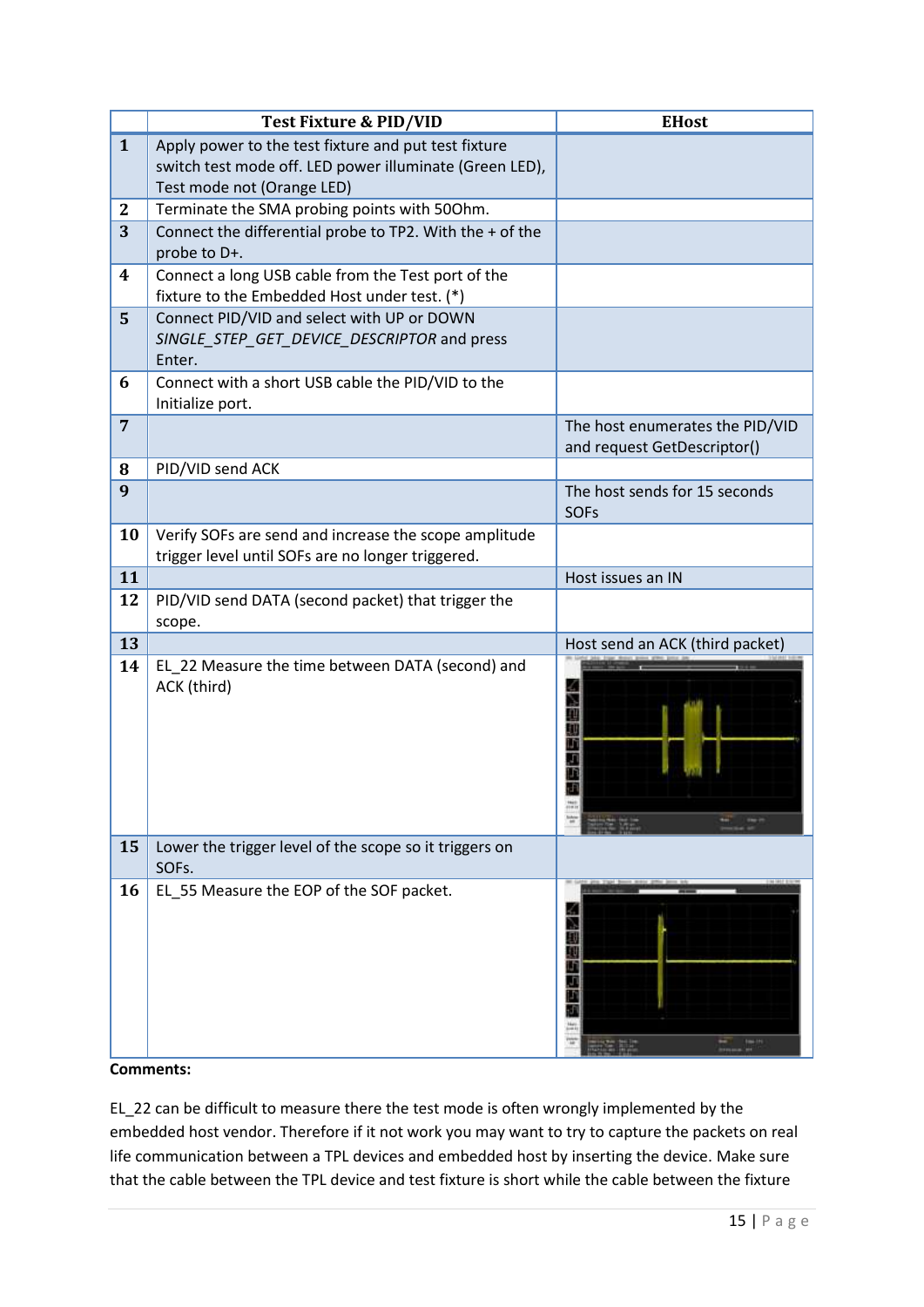and embedded host is long (preferred 5m). The difference in cable length is to distinguish the difference between host and device packets.

It may be required to disconnect and re-connect more than once in order to trigger properly. If the scope used is have infiniiScan software you can download the trigger setting from [www.testusb.com](http://www.testusb.com/)



Do note that you should take an additional delay of 60ns for 5m cable.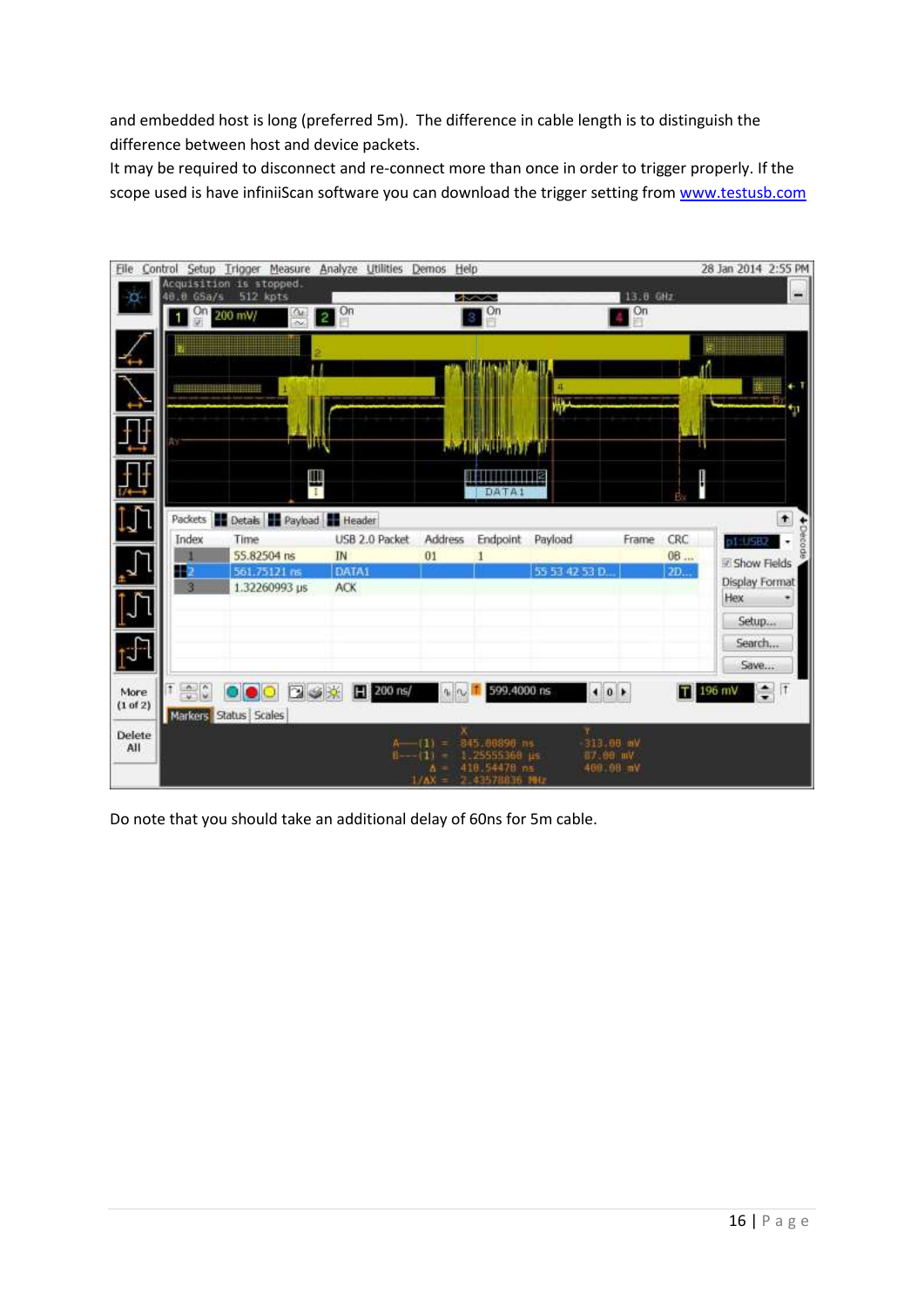## <span id="page-16-0"></span>**4.3 Host Chirp Timing (EL\_33, EL\_34, EL\_35)**

Any known good high speed device can be used for this test. When using the Embedded Host tester it's advisable to not select a Test\_Mode there it requires to power cycle the host.

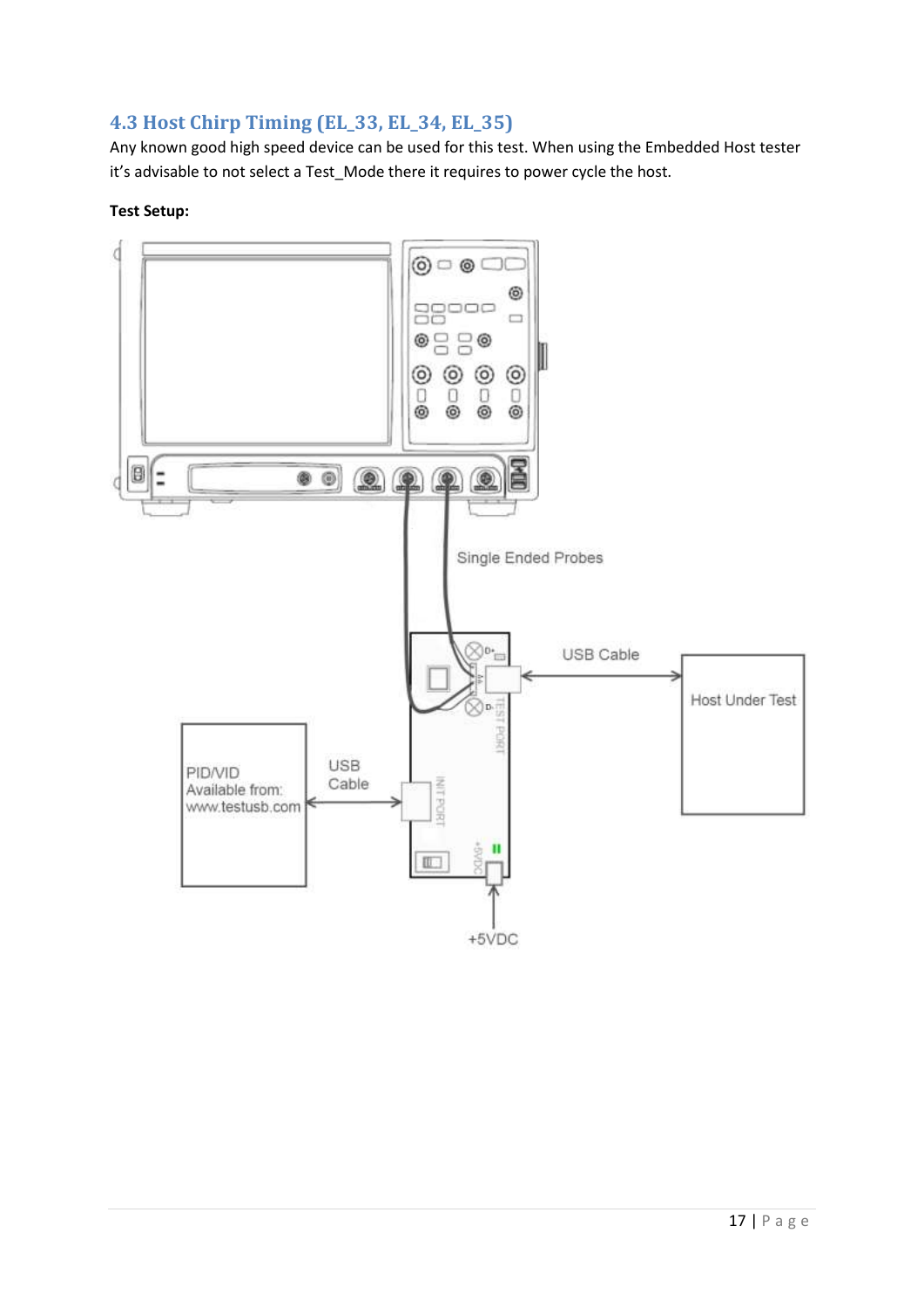### **Test Procedure:**

|                  | Test Fixture & PID/VID                                                                                               | <b>EHost</b> |
|------------------|----------------------------------------------------------------------------------------------------------------------|--------------|
| $\mathbf{1}$     | Apply power to the test fixture and put test fixture switch<br>test mode off. LED power illuminate (Green LED), Test |              |
|                  | mode not (Orange LED)                                                                                                |              |
| $\boldsymbol{2}$ | Terminate the SMA probing points with 500hm.                                                                         |              |
| 3                | Connect the single-ended probe of channel 1 to D+ of TP2.                                                            |              |
| 4                | Connect the single-ended probe of channel 2 to D- of TP2.                                                            |              |
| 5 <sup>1</sup>   | Connect a USB cable from the Test port of the fixture to<br>the Embedded Host under test.                            |              |
| 6                | Connect any known good high speed device to the Initialize<br>port.                                                  |              |
|                  | The Host and device do the Chirp negotiation                                                                         |              |
|                  | Scope will measure the EL_33, EL_34, EL_35                                                                           |              |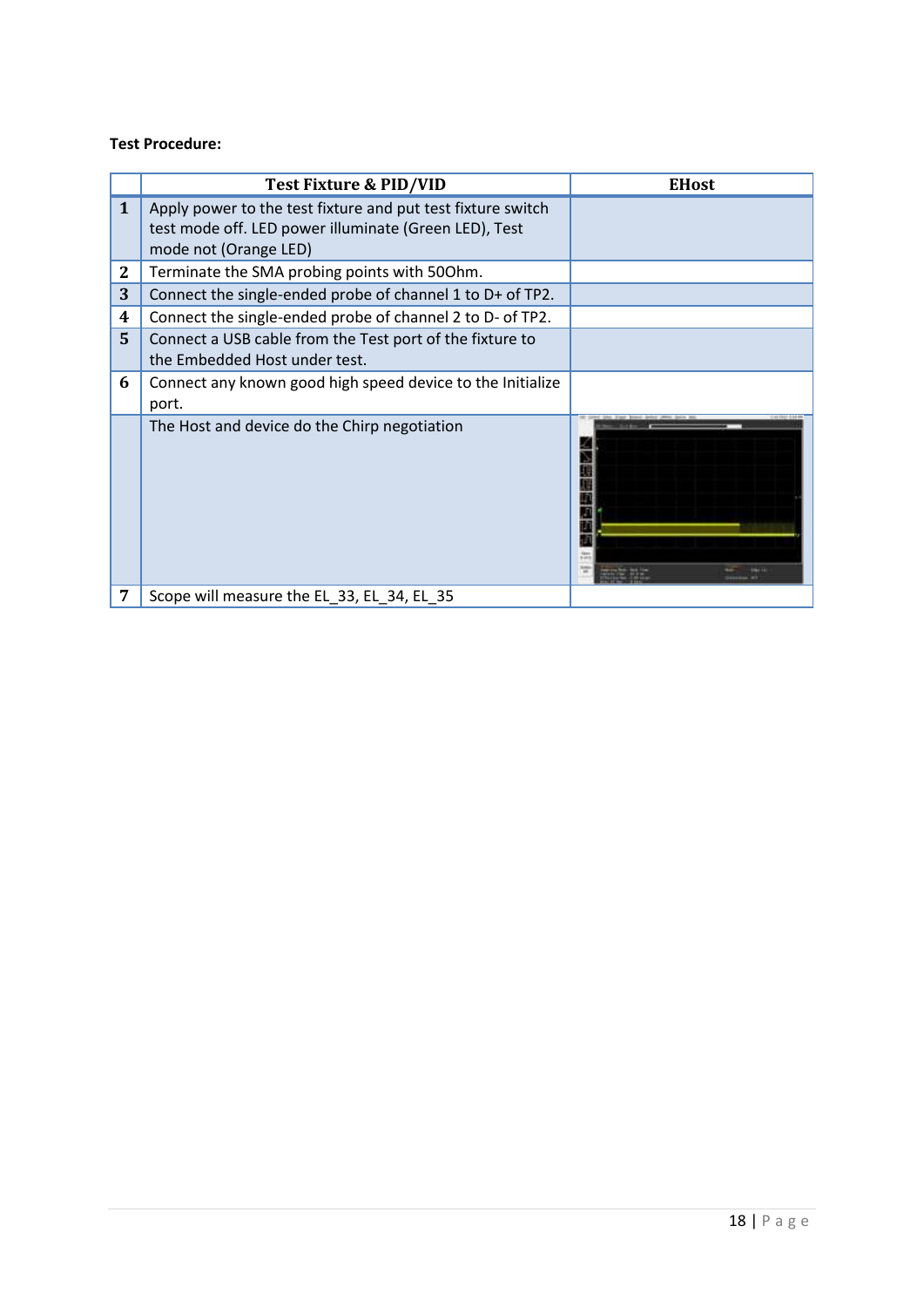# <span id="page-18-0"></span>**4.4 Host Suspend/Resume (EL\_39, EL\_41)**

It's not mandatory for an embedded host to support suspend, if the embedded host not support suspend, suspend and resume test should not be performed.

This test verifies if the embedded host enters the suspend state and resumes.

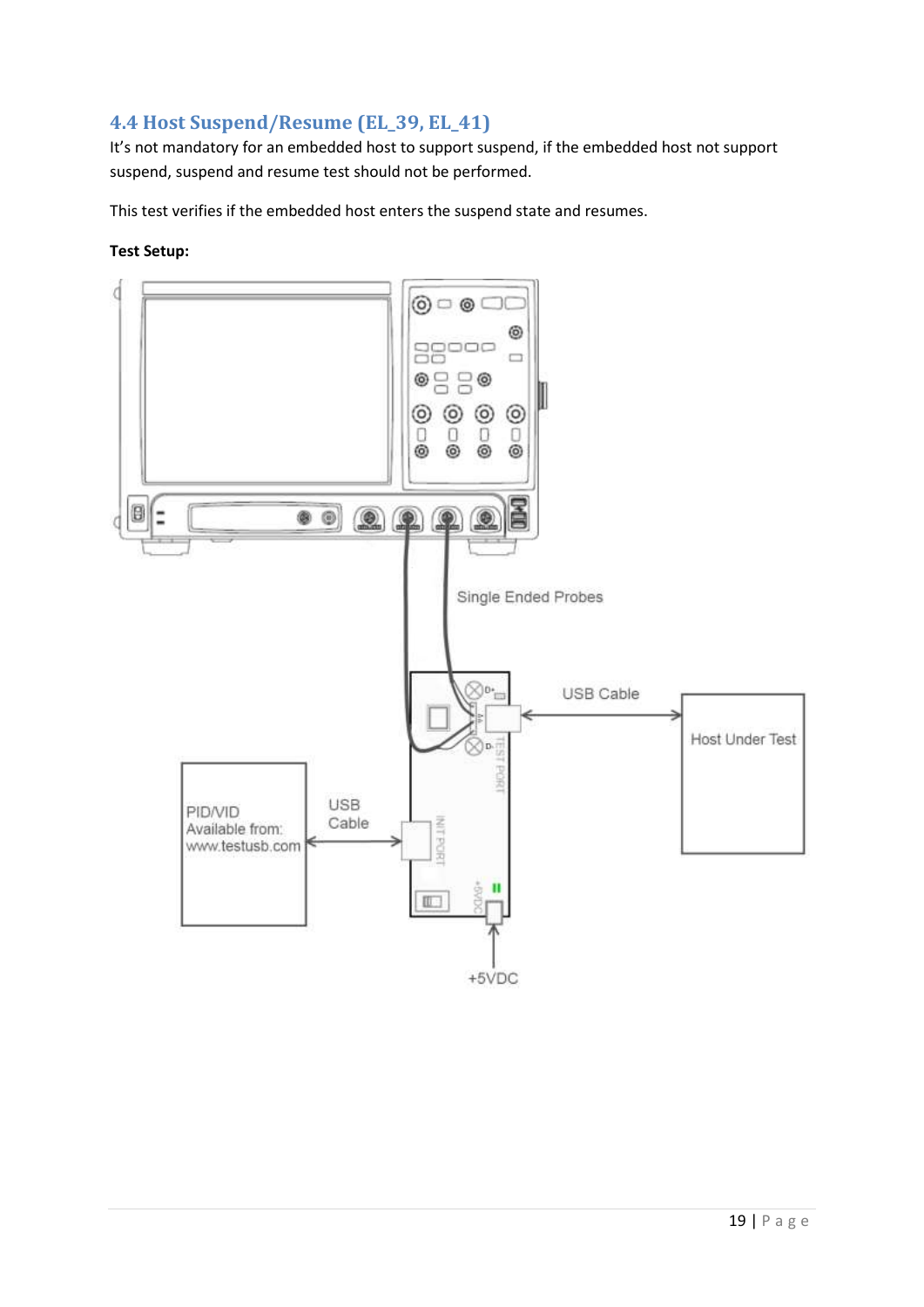#### **Test Procedure:**

|                | <b>Test Fixture &amp; PID/VID</b>                                                                                                             | <b>EHost</b>                                                                                                                 |
|----------------|-----------------------------------------------------------------------------------------------------------------------------------------------|------------------------------------------------------------------------------------------------------------------------------|
| $\mathbf{1}$   | Apply power to the test fixture and put test fixture switch<br>test mode off. LED power illuminate (Green LED), Test<br>mode not (Orange LED) |                                                                                                                              |
| $\mathbf{2}$   | Terminate the SMA probing points with 500hm.                                                                                                  |                                                                                                                              |
| 3              | Connect the single-ended probe of channel 1 to D+ of TP2.                                                                                     |                                                                                                                              |
| 4              | Connect the single-ended probe of channel 2 to D- of TP2.                                                                                     |                                                                                                                              |
| 5              | Connect a USB cable from the Test port of the fixture to<br>the Embedded Host under test.                                                     |                                                                                                                              |
| 6              | Connect PID/VID and select with UP or DOWN<br>HS_HOST_PORT_SUSPEND_RESUME and press Enter.                                                    |                                                                                                                              |
| $\overline{7}$ |                                                                                                                                               | Host enumerates the PID/VID<br>and responds to send SOFs for 15<br>seconds.                                                  |
| 8              | After 15 seconds the host port will enter suspend state                                                                                       | Æ                                                                                                                            |
| 9              |                                                                                                                                               | After 15 seconds of suspend<br>state the host shall issue a<br>ResumeK state on the bus, then<br>continue sending SOFs.<br>n |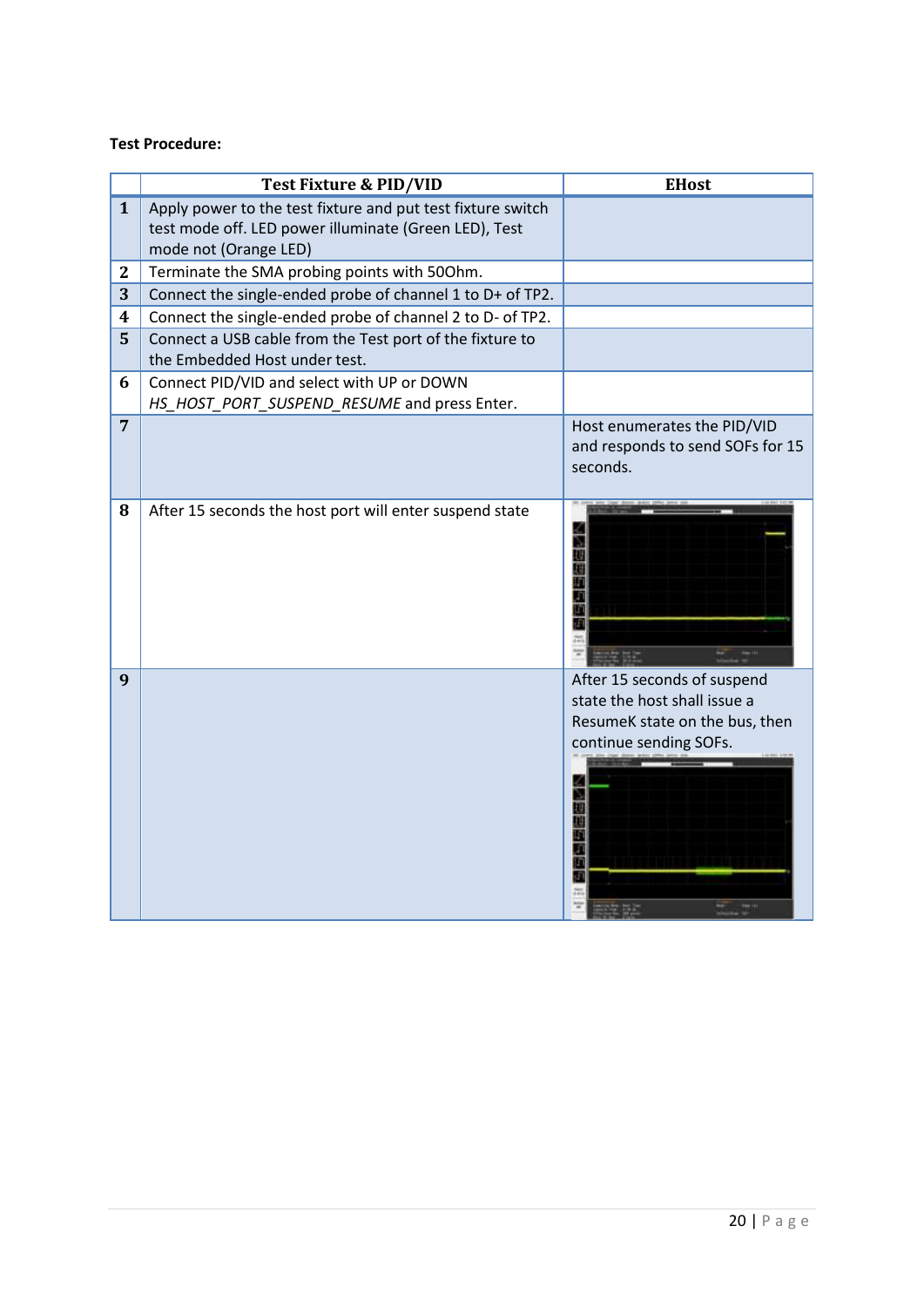# <span id="page-20-0"></span>**4.5 Host Test\_J (EL\_8, EL\_9)**

**Test Setup:**



#### **Test Procedure:**

|              | Test Fixture & PID/VID                                                                                                                        | <b>EHost</b>                                                                                |
|--------------|-----------------------------------------------------------------------------------------------------------------------------------------------|---------------------------------------------------------------------------------------------|
| $\mathbf{1}$ | Apply power to the test fixture and put test fixture switch<br>test mode off. LED power illuminate (Green LED), Test mode<br>not (Orange LED) |                                                                                             |
| $\mathbf{2}$ | Terminate the SMA probing points with 500hm.                                                                                                  |                                                                                             |
| 3            | Connect a short USB cable from the Test port of the fixture<br>to the Embedded Host under test.                                               |                                                                                             |
| 4            | Connect PID/VID and select with UP or DOWN Test J and<br>press Enter.                                                                         |                                                                                             |
| 5.           |                                                                                                                                               | Host enumerates the PID/VID<br>and shall enter a high-speed J<br>state. $(D+ high; D- low)$ |
| 6            | Flip the switch of the test fixture that switches the<br>termination on. LED power and Test mode illuminate<br>(Orange LED lit).              |                                                                                             |
| 7            | Measure with a DC Voltmeter the voltage between D+ and<br>GND.                                                                                |                                                                                             |
| 8            | Measure with a DC Voltmeter the voltage between D- and<br><b>GND</b>                                                                          |                                                                                             |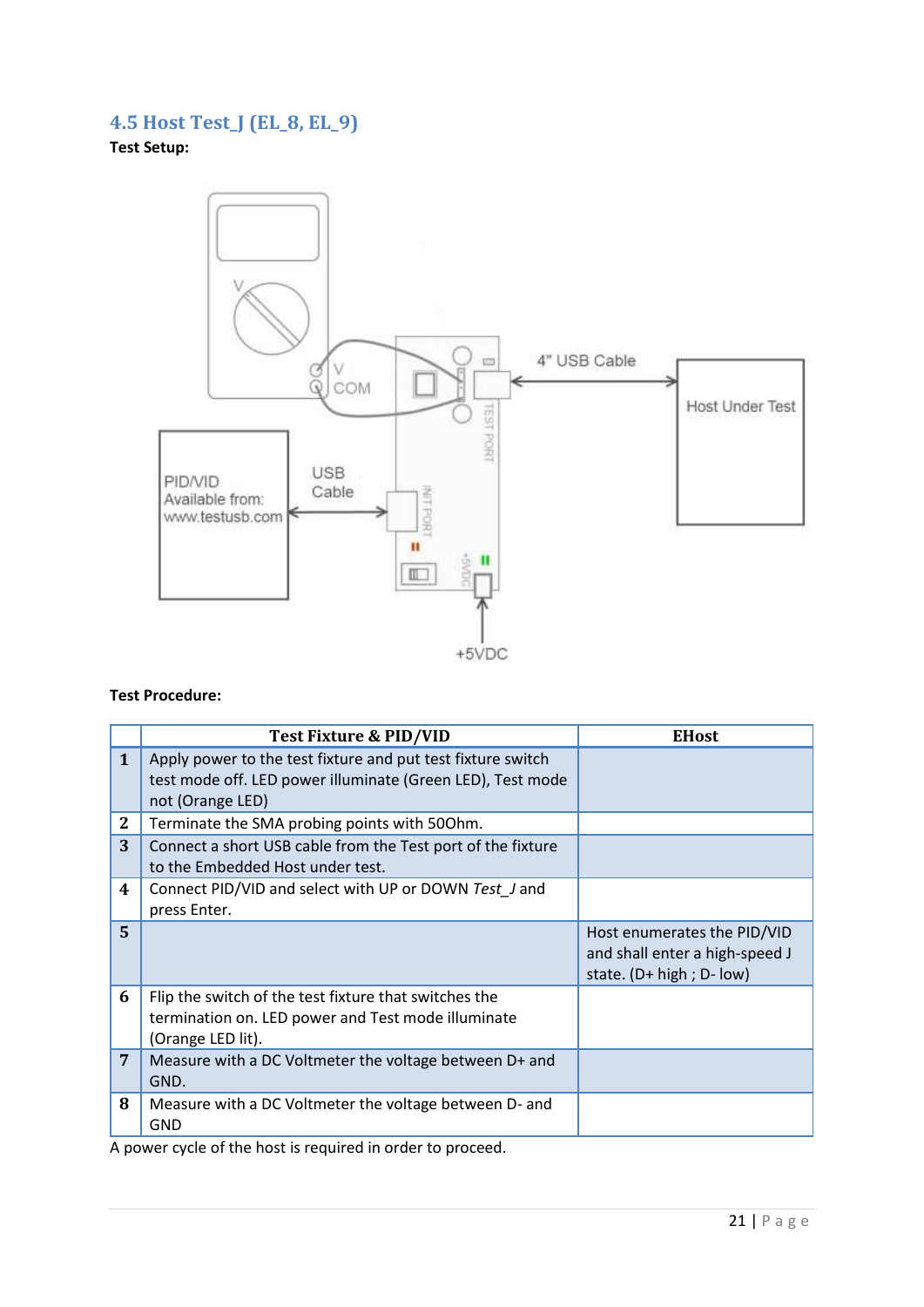# <span id="page-21-0"></span>**4.6 Host Test\_K (EL\_8, EL\_9)**

**Test Setup:**



#### **Test Procedure:**

|              | Test Fixture & PID/VID                                                                                                                        | <b>EHost</b>                                                                              |
|--------------|-----------------------------------------------------------------------------------------------------------------------------------------------|-------------------------------------------------------------------------------------------|
| 1            | Apply power to the test fixture and put test fixture switch<br>test mode off. LED power illuminate (Green LED), Test mode<br>not (Orange LED) |                                                                                           |
| $\mathbf{2}$ | Terminate the SMA probing points with 500hm.                                                                                                  |                                                                                           |
| 3            | Connect a short USB cable from the Test port of the fixture<br>to the Embedded Host under test.                                               |                                                                                           |
| 4            | Connect PID/VID and select with UP or DOWN Test K and<br>press Enter.                                                                         |                                                                                           |
| 5.           |                                                                                                                                               | Host enumerates the PID/VID<br>and shall enter a high-speed K<br>state. (D+ low; D- high) |
| 6            | Flip the switch of the test fixture that switches the<br>termination on. LED power and Test mode illuminate<br>(Orange LED lit).              |                                                                                           |
| 7            | Measure with a DC Voltmeter the voltage between D+ and<br><b>GND</b>                                                                          |                                                                                           |
| 8            | Measure with a DC Voltmeter the voltage between D- and<br><b>GND</b>                                                                          |                                                                                           |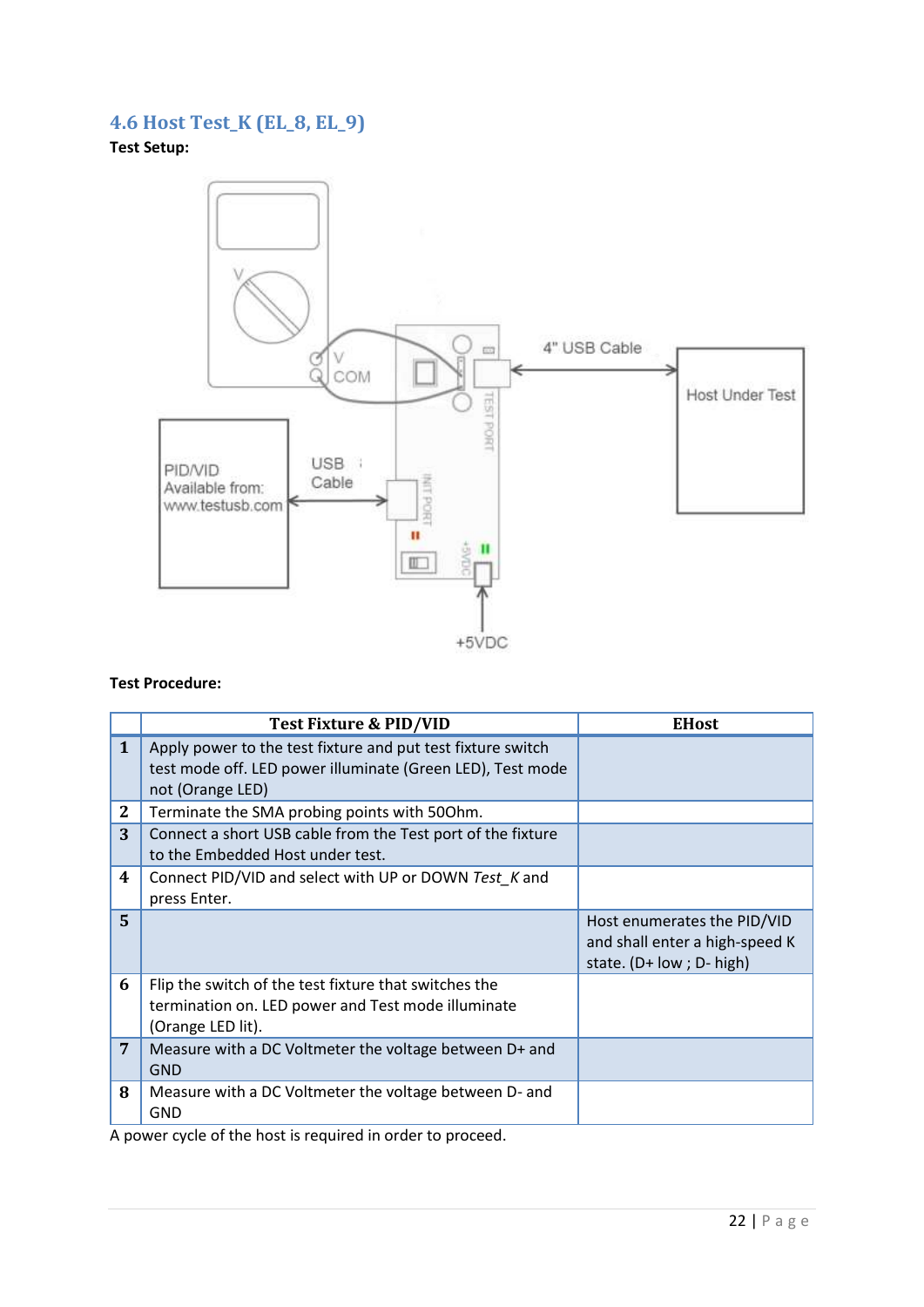# <span id="page-22-0"></span>**4.7 Host Test\_SE0\_NAK (EL\_8, EL\_9)**

**Test Setup:**



#### **Test Procedure:**

|                | Test Fixture & PID/VID                                                                                                                        | <b>EHost</b>                                                                       |
|----------------|-----------------------------------------------------------------------------------------------------------------------------------------------|------------------------------------------------------------------------------------|
| 1              | Apply power to the test fixture and put test fixture switch<br>test mode off. LED power illuminate (Green LED), Test mode<br>not (Orange LED) |                                                                                    |
| $\mathbf{2}$   | Terminate the SMA probing points with 500hm.                                                                                                  |                                                                                    |
| 3              | Connect a short USB cable from the Test port of the fixture<br>to the Embedded Host under test.                                               |                                                                                    |
| 4              | Connect PID/VID and select with UP or DOWN<br>Test_SEO_NAK and press Enter.                                                                   |                                                                                    |
| $\overline{5}$ |                                                                                                                                               | Host enumerates the PID/VID<br>and shall drive an SEO state.<br>$(D+ low; D- low)$ |
| 6              | Flip the switch of the test fixture that switches the<br>termination on. LED power and Test mode illuminate<br>(Orange LED lit).              |                                                                                    |
| 7              | Measure with a DC Voltmeter the voltage between D+ and<br><b>GND</b>                                                                          |                                                                                    |
| 8              | Measure with a DC Voltmeter the voltage between D- and<br><b>GND</b>                                                                          |                                                                                    |